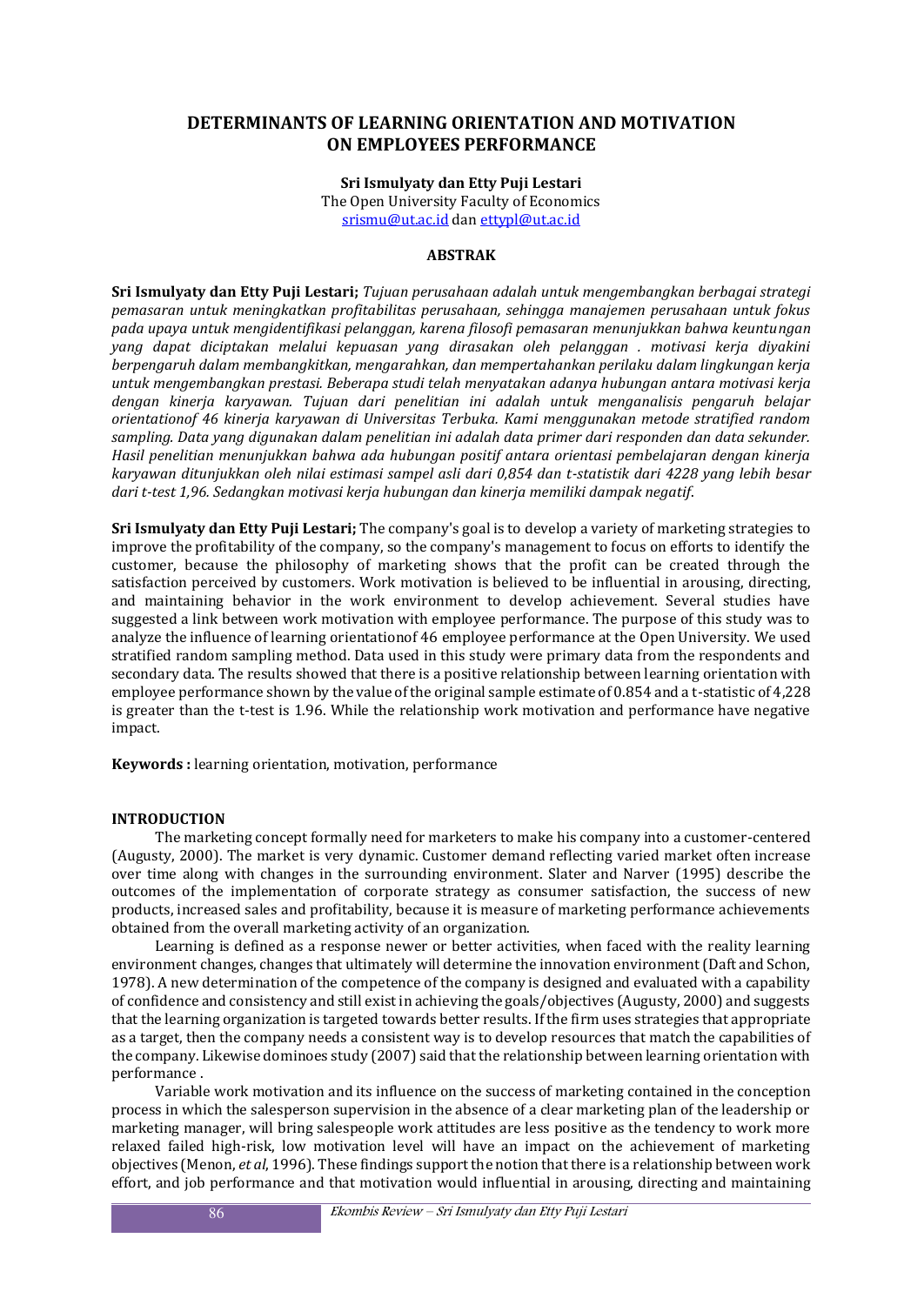behavior in the work environment to produce achievement. Thus if the target or standard work, the system rewards both financial and career incentives in the form of clearly defined management. This will bring up the motivation that drives salesperson diligently perform an activity for achievement, accomplishment which can be either an increase in performance sales of such high sales volume achievement .

Open University (UT) is a state university  $45<sup>th</sup>$  in Indonesia, which was inaugurated on September 4, 1984, pursuant to Presidential Decree No.41 of 1984 (www.ut.ac.id ). UT was established with the aim to provide ample opportunity for citizens to obtain higher education. UT also develop academic and professional education programs in accordance with the real needs of the construction that has not been developed by other universities. To improve the quality of higher education, the performance of its human resources (employees) must also be increased. Many things affect the performance of the employees at the Open University, but that is the focus of this study is the factor of learning and motivation.

Studies by Asatuan (2004) shows the relationship between work motivation with performance. This article is the existence of studies Asatuan (2004) and dominoes (2007), so the combination of the two studies combined will give a new research models for the development of science, so that the role of the Open University academic institutions for the better.

#### **METHODOLOGY**

The operational definition of a variable is the withdrawal limit further elucidate the specific characteristics of a more substantive than a concept. The goal is that researchers can achieve an appropriate measurement tool with the nature of the variables that are already defined the concept, then the researcher must enter the process or the operation of measuring instruments which will be used for the quantification of symptoms or variables examined. The operational definition of the variables can be seen in Table 1 below.

| <b>Variable</b> | <b>Dimensions</b>                                  | <b>Attributes</b>                                                                                   |
|-----------------|----------------------------------------------------|-----------------------------------------------------------------------------------------------------|
| Learning        | Having a shared                                    | Trying to do the job with the consent                                                               |
| Orientation     | vision                                             | of each parts                                                                                       |
|                 | <b>Openness</b>                                    | Trying to conduct activities in a<br>manner not afraid of criticism in the<br>way of doing business |
|                 | Systems thinking                                   | Each do the job thinking that is easy to<br>solve                                                   |
|                 | Dissemination of                                   | Each new job either in the model /<br>٠                                                             |
|                 | knowledge                                          | design or other design always tries to<br>spread to other employees                                 |
| working         | Orientation learning<br>٠                          | Strive to always learn the new design<br>٠                                                          |
| motivation      | Ability to work hard<br>٠<br>Ability to work smart | Enhanced learning any new emerging<br>٠<br>work                                                     |
|                 | and careful                                        | Ability to work hard to increase<br>activity                                                        |
|                 |                                                    | Ability to work more closely and<br>٠<br>intelligent                                                |
|                 |                                                    |                                                                                                     |
| performance     | Achievement of work<br>The number of               | Job attainment percentage<br>٠                                                                      |
|                 | students                                           | The number of students                                                                              |

#### Table 1. Indicators of Research Variables

The data collected from the questionnaires of preparation, tabulation, and data on the application of research approaches. Further tabulation of the results of a questionnaire to give a score according to the system which has been established that using an interval scale 10. This research model is a model of causality (relationship / influence causal) so as to test the analytical tools used in this study is a model of SEM (Structural Equation Modeling) which is operated through the Smart PLS (Partial Least Square).

The purpose of the Partial Least Square (PLS) is helping researchers to obtain latent variables for prediction purposes. According to Chin, 1998 (the Imam Ghozali, 2006) states that because PLS does not assume the existence of a particular distribution for parameter estimation, the parametric techniques to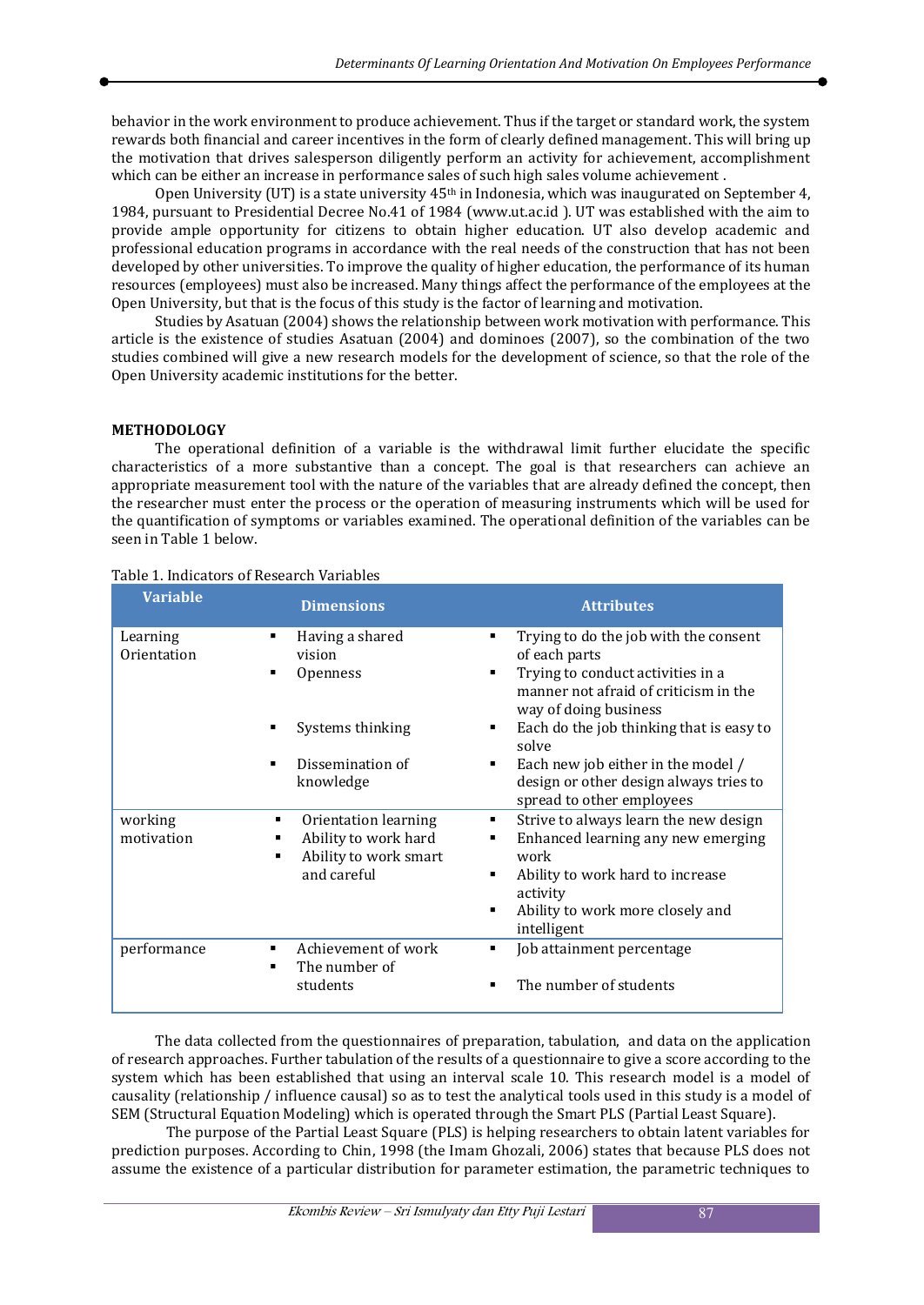test the significance of the parameters is not required . PLS evaluation model based on predictions that have pengukutan non-parametric nature. In the PLS model of evaluation are the following stages :

#### *1. Outer Model*

In the measurement model or outer PLS models with reflexive indicators evaluated convergent validity and discriminat validity of the indicators and composite reliability indicator for the block. While the formative indicators are evaluated based on its substantive content that compares the magnitude of the relative weight and look siginifikansi of the weight size (Chin, 1998 in Imam Ghozali, 2006). Latent variables are variables that can not be measured directly (should the indicators or questionnaire). While the reflexive indicator is a variable that is affected by latent variables. So the model is a reflexive indicator construct or latent variable diijelaskan by indicator or direction of the relationship of the construct to the indicators. The indicators measure the same thing about the construct, so an indicator should have a high correlation. If one indicator disposed of, then the construct will be affected. In a model is seen as a formative indicator variables affecting the latent variables. So the model formative indicators are indicators affect construct or relationship of indicators to construct, inter- correlated indicators are assumed to not be discarded so that the indicator will not affect the construct .

Convergent validity of the measurement model with reflective indicators assessed by the correlation between the item scores or component scores with construct scores were calculated by PLS. The size of individual reflexive said to be high if more than 0.70 correlated with the construct to measure. However, for the initial study of the development of measurement scales loading value of 0.50 to 0.60 are considered sufficient (Chin, 1998 in Imam Ghozali, 2006). Discriminat validity of the measurement model with reflective indicators assessed by the measurement of the construct of cross loading. If the correlation with the items measuring the construct is greater than the size of the other constructs, then it shows that the latent constructs predict the size of the block they are better than the block size on the other.

Another way is to look at the value of the square root of average variance extracted (AVE) of each construct with the correlations between constructs with other constructs in the model. If the root of the AVE value of each construct was greater than the value of the correlation between the construct with other constructs in the model, then it is said to have good grades discriminant validity (Fornell and Larcker, 1981 in Imam Ghozali, 2006). In addition compositre also evaluated the reliability of the block indicator. Composite reliabilty blocks construct an indicator that measures can be evaluated by two kinds of sizes of internal and Cronbach 's Alpha consistensy.

#### *2. Inner Structural Model or Model*

Inner structural model or models are evaluated by looking at the percentage of variance explained by looking at the value of R square for the dependent latent constructs, Stone-Geisse Q-square test for predictive relevance and significance of the t test and the structural path coefficient parameter . Same interpretation as the interpretation of the regression analysis .

#### *3. Hypothesis Testing*

For the entire hypothesis testing method is used Partial Least Square (PLS). PLS is a powerful method of analysis because many of the assumptions are not based (Ghozali, 2006). With the PLS method can be tested using the model assumptions : the data should not normally distributed, a scale of measurement can be nominal, ordinal , interval and ratio, the number of samples should not be large, the indicator should not be in the reflexive form (can be reflexive and formative indicators) and model should not be based on the theory (Ghozali, 2006).

With the t test, which is to test the significance of the constants and the independent variables included in the equation if the individual effect on the value of the dependent variable (Ghozali, 2001). For this testing is done by looking at the output with the help of an application program PLS Graph. If the count value  $T < T$  table, then the null hypothesis is rejected, (significant regression coefficients) and the alternative hypothesis stated in this study received at a significance level of 5% (five percent). Measurement of the percentage effect of all independent variables on the dependent variable values, indicated by the R-square coefficient of determination (R2) between 1 and zero, where the value of R square (R2) close to unity gives the percentage of large effect (Chin, 1998). Structural equation model in this study will be completed by SmartPLS program.

É Hypothesis 1 : Learning orientation is formed from the dimensions of a shared vision, openness, systems thinking, dissemination of knowledge, and self-control. The better orientation of learning, the better of performance.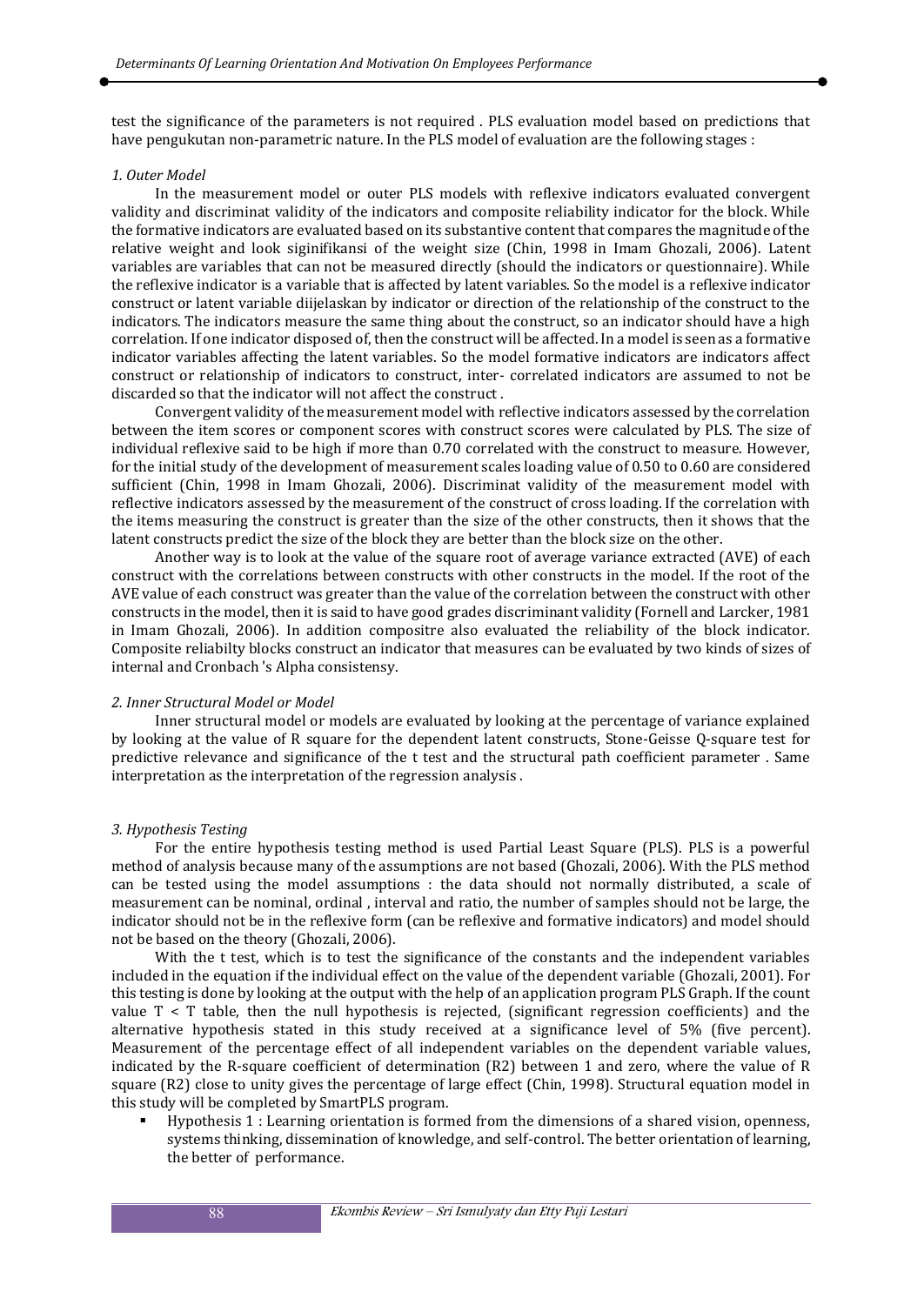É Hpothesis 2 : Motivation is formed from the dimensions of the ability to work hard, ability to work smart and careful. The better motivation to work, the better the performance.

#### **RESULT AND DISCUSSION**

We distributed 146 questionnaires. From the total questionnaires distributed, the completed and returned questionnaire is 46 questionnaire. Questionnaire caused respondents who did not return in the middle of the bustle so did not have time to answer questionnaire. Therefore, the amount of data that can be processed for analysis is a number of 46 questionnaires. Calculation of the number of questionnaires distributed to the collected contained in Table 2 below:

#### Table 2. Percentage of Questionnaire Delivery and Returns

| No. | <b>Description</b>                    | <b>Amount</b> | Percentage |
|-----|---------------------------------------|---------------|------------|
| 1.  | Questionnaires were distributed       | 146           | 100%       |
| 2.  | Questionnaires were returned          | 80            | 54.8%      |
| 3.  | Questionnaires were not returned      | 66            | 45.2%      |
| 4.  | Incomplete questionnaires             | 20            | 13.69%     |
| 5.  | Questionnaires which can be processed | 46            | 31.5%      |

Testing the validity of the data use PLS Model Outer Convergent software. Validity is seen that the value of the square root of average variance extracted (AVE) of each construct in which the value must be greater than 0.5. AVE table describes the value of AVE and root AVE of the construct instructional orientation, work motivation and performance. It can be seen that each of these constructs have AVE values above 0.5. This suggests that each of these constructs has good validity value of each indicator or the questionnaire used to determine the orientation relationship of learning, motivation and performance work as valid. Table 3. AVE can be seen in the following:

| Table 5. Average variance extracted muex (AVE) |                 |  |
|------------------------------------------------|-----------------|--|
| <b>Average variance</b>                        |                 |  |
|                                                | extracted (AVE) |  |
| <b>Learning Orientation</b>                    | 0.839           |  |
| <b>Motivation</b>                              | 0.944           |  |
| Performance                                    | 0.677           |  |

Table 3. Average Variance Extracted Index (AVE)

# **Test of Reliability**

A composite of data said to be reliable if the reliability of more than 0.7. From the table it can be seen the composite reliability of each construct or latent variable that has a composite reliability values above 0.7 which indicates that the internal consistency of between variables have good reliability.

|                        | <b>Composite Reliability</b> |
|------------------------|------------------------------|
| Orientasi Pembelajaran | 0.963                        |
| <b>Motivasi</b>        | 0.971                        |
| Kinerja                | 0.802                        |

#### **Full Structural Model**

In Figure 1, it can be seen that each construct of each variable is explained by each indicator. Outer loading that value is negative and less than  $0.5$  in remove from the model in this case dikeluarkna mk<sub>3</sub> indicator of the model.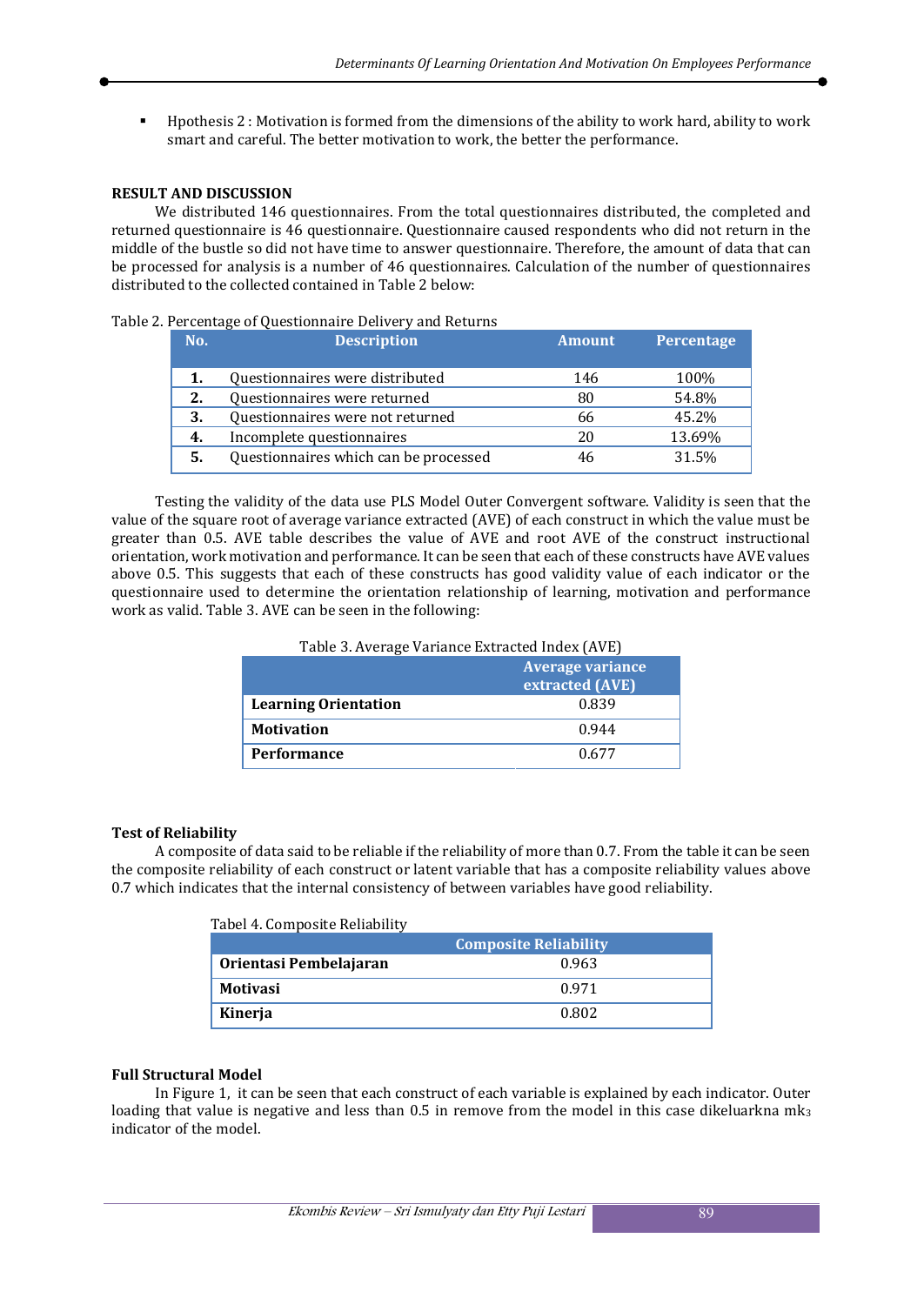

Figure 1. Full initial model

Next step, run back with the remaining indicator. Thus resulting outn put on the table as full initial model, so that each variable met the criteria convergent validity.



## Figure 2. Model After Elimination Indicator mk<sup>3</sup>

|                             | original sample<br>estimate | mean of<br>subsamples | <b>Standard</b><br>deviation | <b>T-</b><br><b>Statistic</b> |
|-----------------------------|-----------------------------|-----------------------|------------------------------|-------------------------------|
| <b>Learning orientation</b> |                             |                       |                              |                               |
| op <sub>1</sub>             | 0.911                       | 0.901                 | 0.034                        | 27.16                         |
| op <sub>2</sub>             | 0.968                       | 0.969                 | 0.006                        | 155.42                        |
| op <sub>3</sub>             | 0.856                       | 0.853                 | 0.044                        | 19.345                        |
| Op <sub>4</sub>             | 0.889                       | 0.89                  | 0.045                        | 19.652                        |
| Op <sub>5</sub>             | 0.951                       | 0.951                 | 0.016                        | 57.959                        |
| <b>Motivation</b>           |                             |                       |                              |                               |

# Table 5. Outer loading After Revision, with the Removal of mk<sub>3</sub>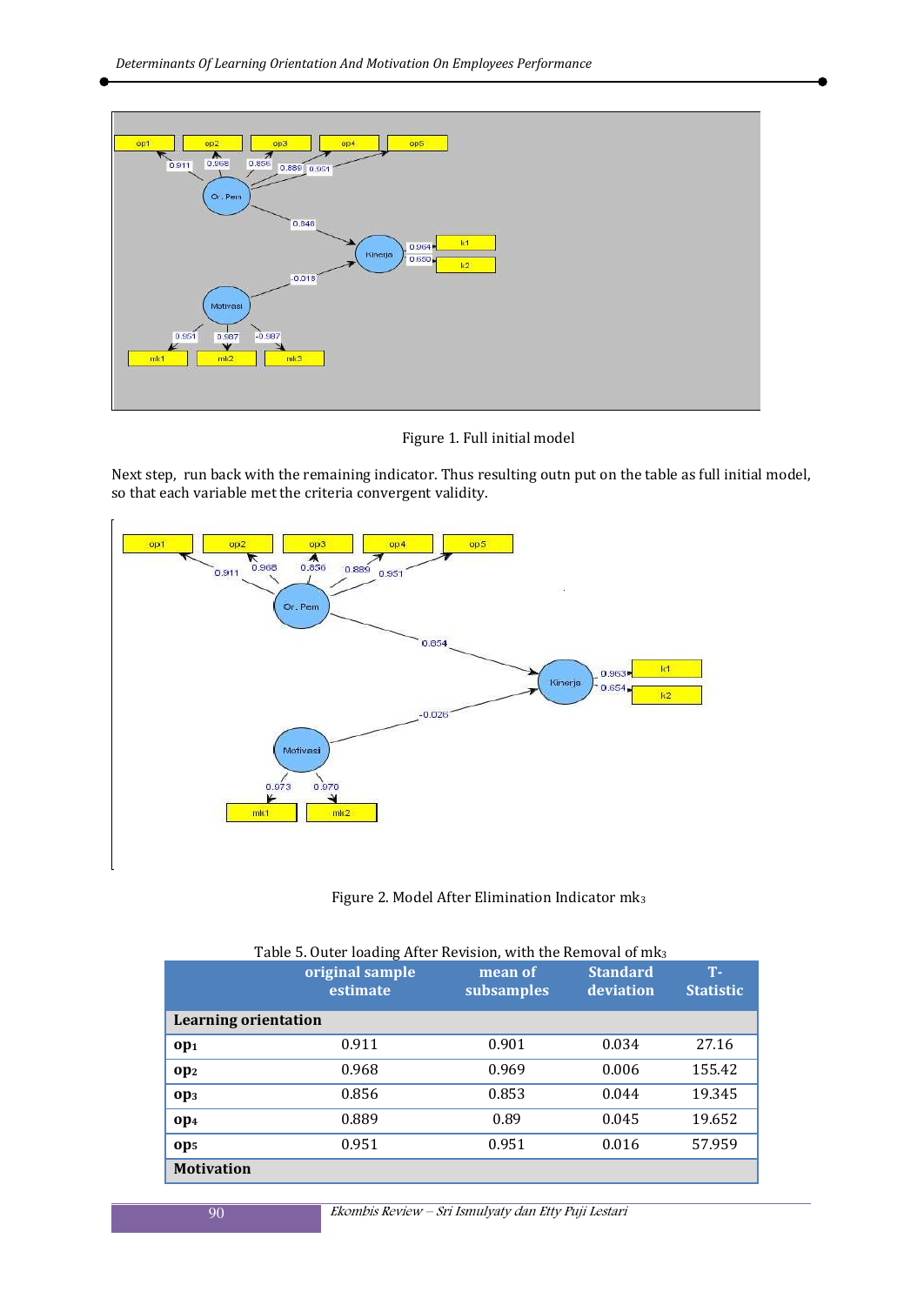| mk <sub>1</sub>    | 0.973 | 0.971 | 0.007 | 144.58 |
|--------------------|-------|-------|-------|--------|
| mk <sub>2</sub>    | 0.97  | 0.966 | 0.011 | 90.869 |
| <b>Performance</b> |       |       |       |        |
| k1                 | 0.963 | 0.968 | 0.019 | 50.516 |
| $\mathbf{k}_2$     | 0.654 | 0.588 | 0.203 | 3.219  |

### **Hypothesis Testing**

To test the hypothesis, it can be seen the value of t-statistic. Limits to reject and accept the proposed hypothesis is ± 1.96, where if the value of t in the range-1.96 to 1.96 then the value of the hypothesis will be rejected or otherwise accept the null hypothesis (H0). The results of the t- statistic estimation can be seen in the table result for the inner weight.

Hypothesis 1 stated that there is a positive relationship between learning orientation and performance indicated by the value of the original sample estimate of 0.854 and a t-statistic of 4,228 is greater than the t-test is 1.96, thus hypothesis 1 is accepted. These results indicate that the learning activities that have been implemented in the UT for employees to have a strong influence to improve the skills of employees. Learning to academics such as training using OER (open eductaional resources), turnitin applications for academic and administrative training programs for administrative staff. The benefits of training among others accelerate everyday tasks and update knowledge.

#### Tabel 6. Result for Inner weight

|                                           | original sample<br>estimate | mean of<br>subsamples | <b>Standard</b><br>deviation | <b>T-Statistic</b> |
|-------------------------------------------|-----------------------------|-----------------------|------------------------------|--------------------|
| Learning<br>orientation -><br>performance | 0.854                       | 0.883                 | 0.202                        | 4.228              |
| <b>Motivation -&gt;</b><br>performance    | $-0.026$                    | $-0.05$               | 0.223                        | 0.117              |

Hypothesis 2 states that the working relationship between motivation and performance is positive and significant, indicated by the value of the original sample estimate of 0.026 and a t-statistic of 0.117 which is smaller than the t-test is 1.96 thus hypothesis 2 was rejected. Thus the motivation was not the only one that affects the employee 's performance at the Open University. From closed questions was known that the dominant factor affecting performance is the provision of remuneration. As an institution that has been metamorphosed into a public service agency then UT is entitled to remuneration to its employees.

#### **CONCLUSION**

From the results of the study can be seen that learning orientation has a positive influence on employee performance at the Open University. While the motivation is not the dominant thing that determines the Open University employee performance improvement. Thus, as an institution that has hosted the Open University BLU should increase the motivation of employees, one of them by giving incentives. Through incentives karyawanya expected performance will increase.

#### **REFERENCES**

Aaker DA (1989), Managing Assets and Skill, The Kilt to asustainable competitive Advantage. *California Management Review*.

Asatuan, Agustina (2004), Studies on Orientation Management, *Journal of Marketing Science Indonesia*, Vol III, No. 1, BP UNDIP Semarang

Augusty FT, (2000), *Marketing Management: A Strategic Approach*, Diponegoro Universits Management Program

Barney, JB (1991), Firm Resource and Sustained Competitive Advantege, *Journal of Management.* 

Calantone, R.J, Cavusgil, S.T, and Zhao, Y, (2002), Learning Orientation, Firm Innovation Capability, and Firm Performance, *Industrial Marketing Management*

Cohen and Levintal, (1998), New Product Development: The Performance and Time to Market trade off ,